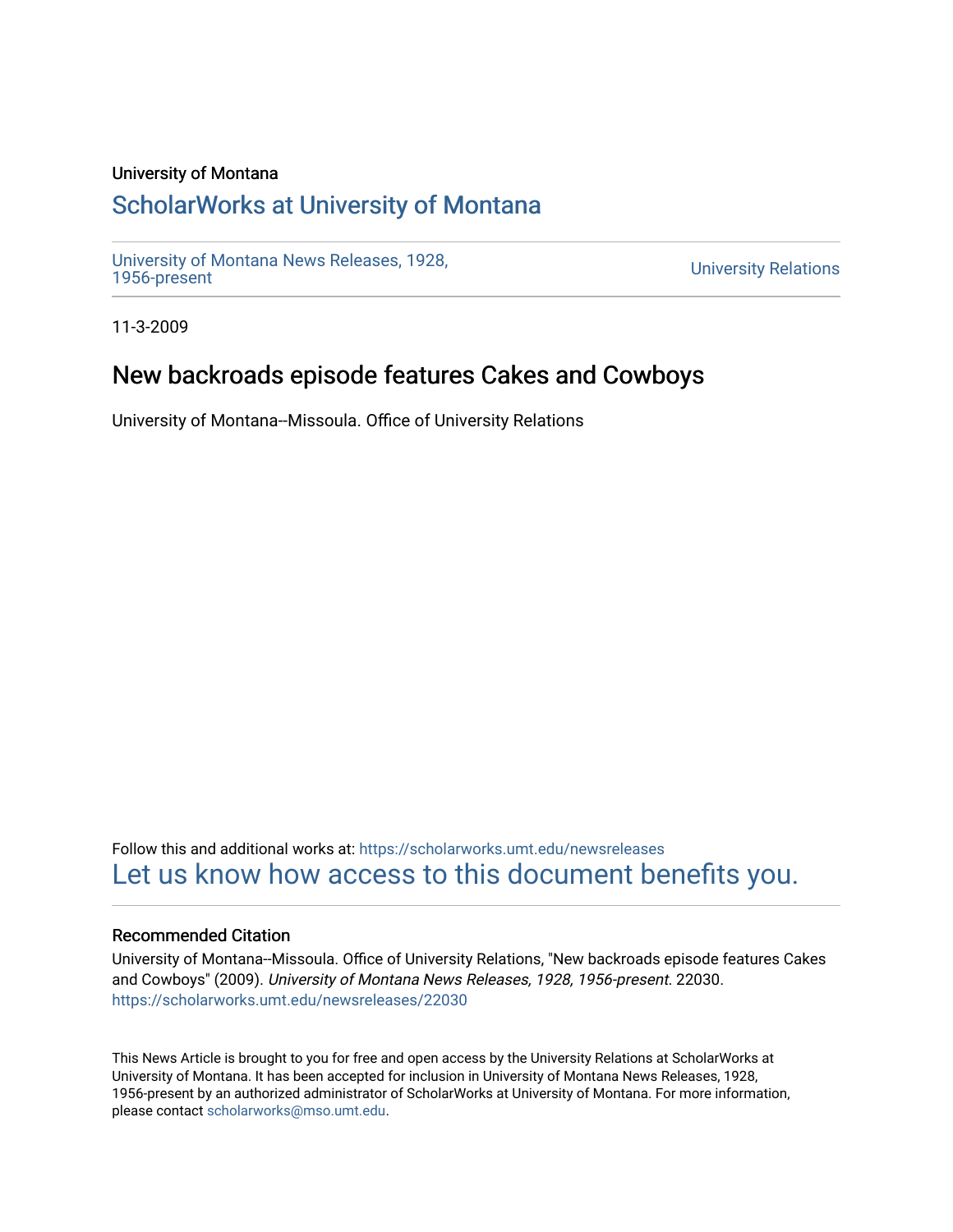

UNIVERSITY RELATIONS • MISSOULA, MT 59812 • 406.243.2522 • FAX: 406.243.4520

# ews release

Nov. 3, 2009

**Contact:** William Marcus, "Backroads of Montana" host, 406-243-4154; John Twiggs, producer, 406-243-4565; Ray Ekness, producer, 406-243-4088.

### **NEW BACKROADS EPISODE FEATURES CAKES AND COWBOYS**

#### **MISSOULA -**

"Backroads of Montana," the popular travelogue series on MontanaPBS, presents an allnew episode at 7 p.m. Sunday, Nov. 8.

The episode will repeat at 5:30 p.m. Saturday, Nov. 14, and 10:30 a.m. Sunday, Nov. 15.

The program, subtitled "Cakes and Cowboys," begins with sisters Tia Kober and Fritzi Idelman of **Park City** who are known as the "Cake Ladies." They bake what locals say are the best angel food cakes around. They're assisted by a coop full of chickens who produce two dozen eggs a day. Producer Gus Chambers spent a day with the sisters and learned all, or nearly all, their secrets.

Producer John Twiggs found a smile-producing surprise in the small town of **Winifred.** The museum there hosts what could be the world's largest Tonka toy collection. Viewers will get a fast-paced tour from a 5-year-old boy.

Twiggs also visited the Montana Veterans Memorial in **Great Falls.** It's unique in that it honors living veterans, as well as those who have died. A grassroots project, the memorial quickly grew beyond its planned size.

The final story profiles Bob Petermann, a cowboy, rancher and singer of old country tunes who lives on a ranch south of **Wibaux.** Petermann is well-known at Cowboy Poetry